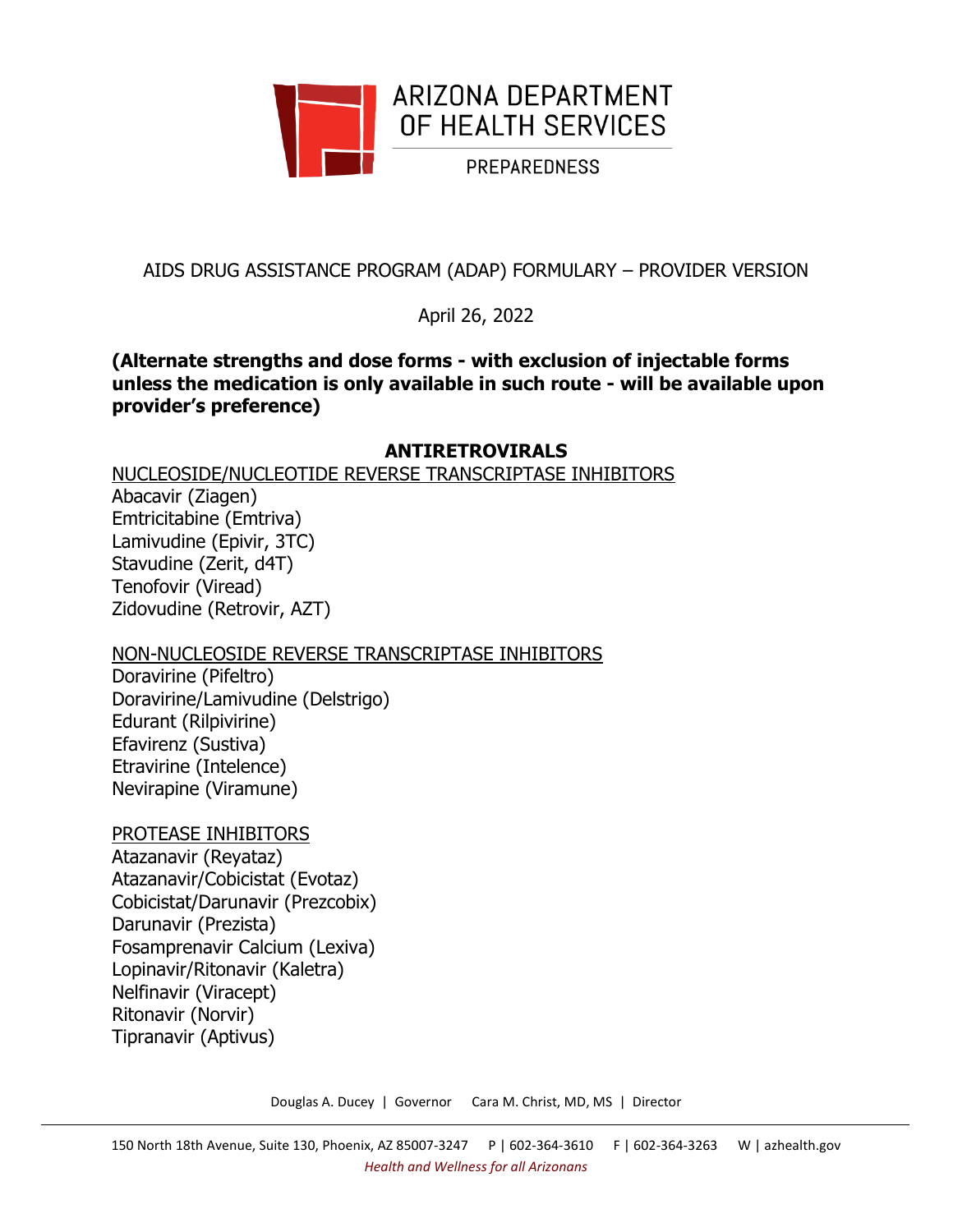

HIV ENTRY/FUSION INHIBITORS Enfuvirtide (Fuzeon) Maraviroc (Selzentry)\*\*\*

### INTEGRASE INHIBITORS

Dolutegravir (Tivicay) Raltegravir (Isentress) Raltegravir (Isentress HD)

# COMBINATION ANTIRETROVIRAL PRODUCTS

Atripla (Efavirenz/Emtricitabine/Tenofovir) Biktarvy (bictegravir 50mg/emtricitabine 200mg/tenofovir alafenamide 25mg - BIC/FTC/TAF) Cimduo (lamivudine and tenofovir disoproxil fumerate) Combivir (Lamivudine/Zidovudine) Complera (Rilpivirine/Tenofovir/Emtricitabine) Descovy (emtricitabine 200mg, tenofovir alafenamide 25mg) Dovato (dolutegravir/lamivudine) Epzicom (Lamivudine/Abacavir) Genvoya (Cobicistat, Elvitegravir, Emtricitabine and Tenofovir Alafenamide) Juluca (dolutegravir/rilpivirine) Odesfey (Emtricitabine 200 mg, Rilpivirine 25mg, Tenofovir Alafenamide 25 mg) Stribild (Elvitegravir, Cobicistat, Emtricitabine, Tenofovir) Symfi (Efavirenz/Lamivudine - Tenofovir Disoproxil Fumerate) Symfi Lo (Efavirenz/Lamivudine - Tenofovir Disoproxil Fumerate) Symtuza (darunavir, cobicistat, emtricitabine and tenofovir alafenamide) Triumeq (Abacavir/Dolutegravir/Lamivudine) Trizivir (Abacavir/Lamivudine/Zidovudine) Truvada (Tenofovir/Emtricitabine)

# CD4 DIRECTED POST-ATTACHMENT HIV-1 INHIBITOR

Trogarzo (idalizumab-uiyk)\*\*\*\*\*\*

ATTACHMENT INHIBITORS Rukobia (Fostemsavir)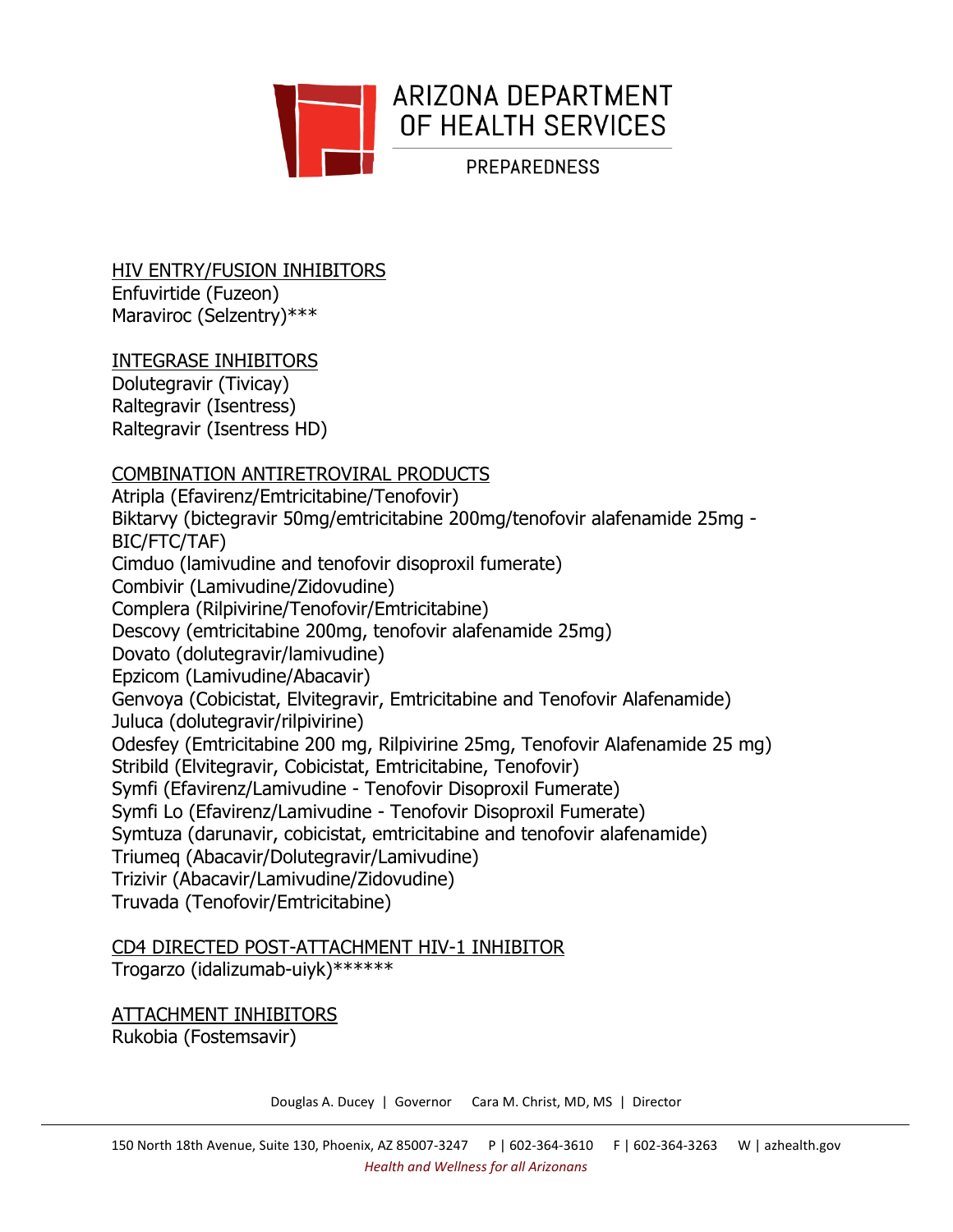

# **ALLERGY/COUGH/COLD**

Astelin (Azelastine HCL) Beconase AQ (Beclomethasone Dipropionate) Benzonatate Diphenhydramine Epi-Pen Flunisolide Guaifenesin with Codeine cough syrup Hydroxyzine Loratidine Nasonex (Mometasone) Pseudoephedrine

### **ANALGESICS**

Acetaminophen/Codeine Acetaminophen/Hydrocodone Acetaminophen/Oxycodone Aspirin\* Butalbital/APAP/Caffeine Celecoxib Chloralphenazone/Isometheptene/Acetaminophen (For Migraine) Diclofenac Gel Ibuprofen\* Meloxicam Methadone (For Pain, Not Addiction Rx) Morphine Sulfate Immediate Release Morphine Sulfate Sustained Release Naproxen\* Oxycodone Immediate Release Ultram (Tramadol HCL)

# **ANTIBACTERIALS**

Amoxicillin Amoxicillin/Clavulanate Aithromycin (Zithromax) Bleph 10 Cefdinir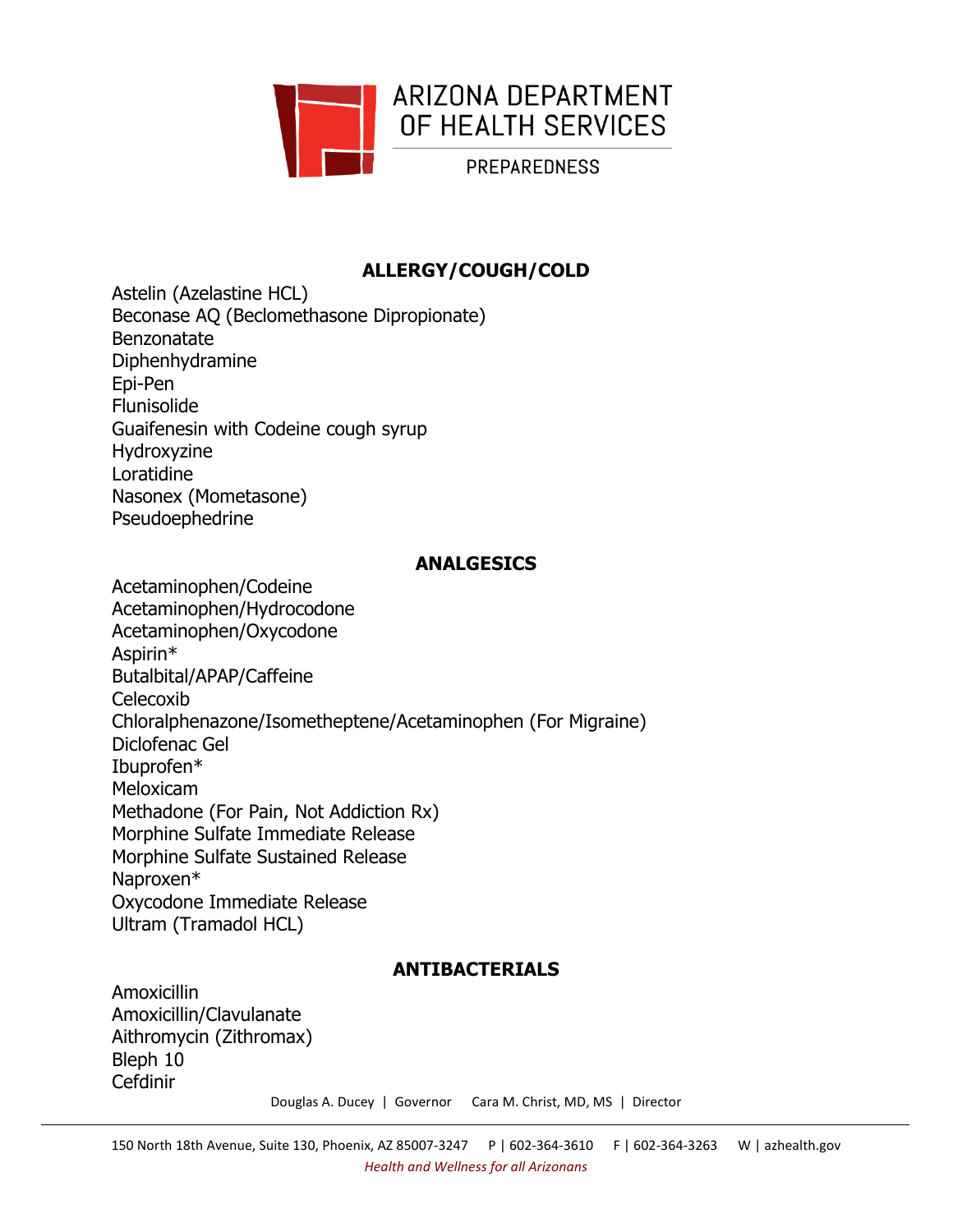

**Cefadroxil** Cefpodoxime **Cephalexin** Ciprofloxacin Dicloxacillin Doxycycline Erythromycin Ophthalmic Ointment Levofloxacin Macrobid **Metronidazole Moxifloxacin** Neomycin/polymyxin/dexamethasone Neomycin/polymyxin/hydrocortisone Penicillin VK **Tetracycline** Tobradex (tobramycin/dexamethasone) Vancomycin Xifaxan Zyvox

# **ANTICONVULSANT**

**Oxcarbazepine** 

# **ANTIDIARRHEALS**

Diphenoxylate/Atropine Loperamide

### **ANTIEMETICS**

Metoclopramide Prochlorperazine Promethazine Zofran (Ondansetron)

### **ANTIFUNGALS**

Clotrimazole Oral Troches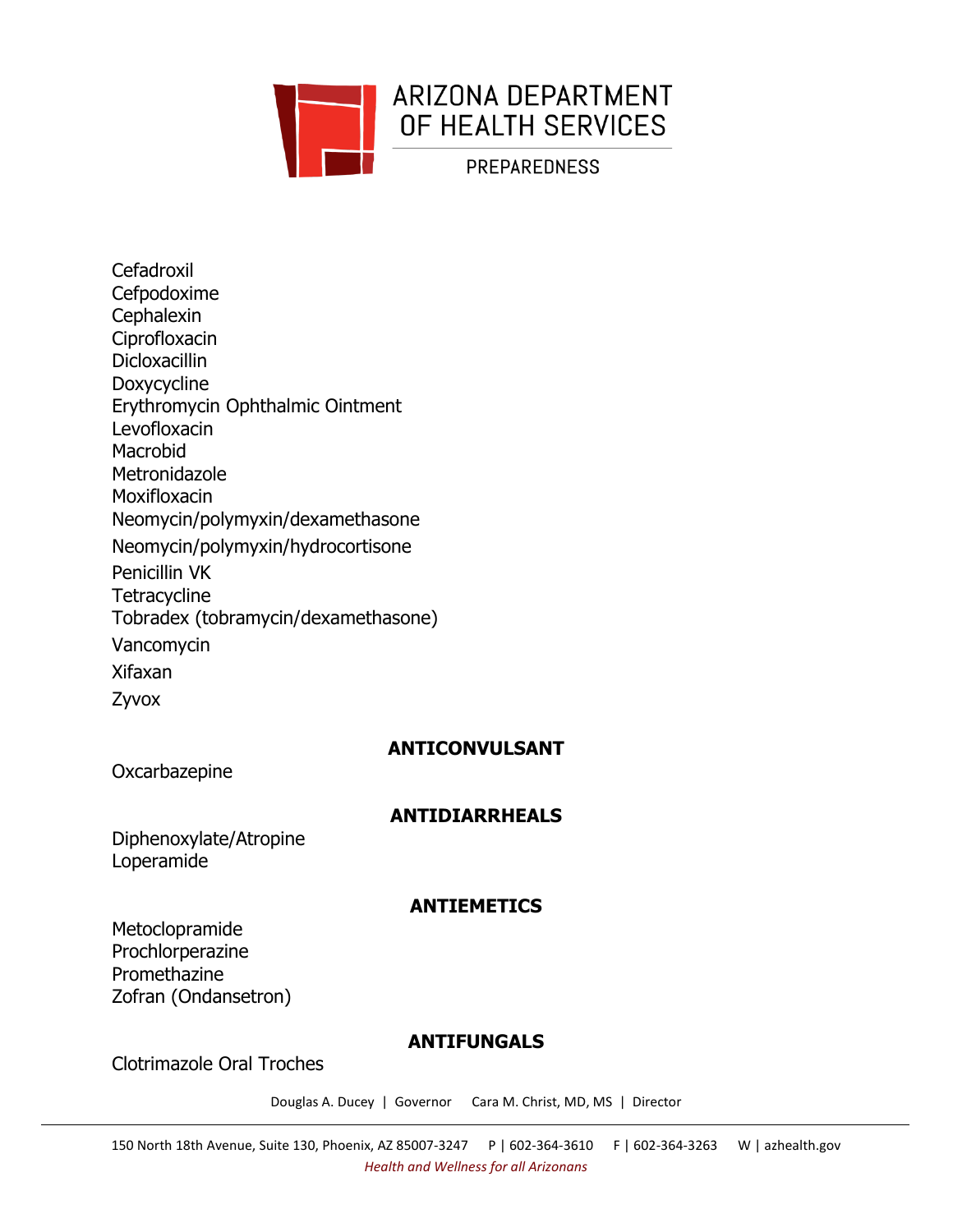

Fluconazole Itraconazole (Sporanox) Miconazole Vaginal Nystatin Suspension Posaconazole Voriconazole

### **ANTIMYCOBACTERIALS (MAC, TB)**

Azithromycin (Zithromax) Ciprofloxacin Clarithromycin (Biaxin) Ethambutol (Myambutol) Isoniazid (INH) Primaquine Pyrazinamide Pyridoxine (To Be Given With Inh) Rifabutin (Mycobutin) Rifampin

### **ANTIPARASITIC**

Alinia Ivermectin Tinidazole

### **BLOOD PRESSURE**

Amlodipine Atenolol Benazepril Bumetanide Carvedilol Chlorthalidone Clonidine Diltiazem Sustained Release Doxazosin Enalapril Furosemide **Hctz**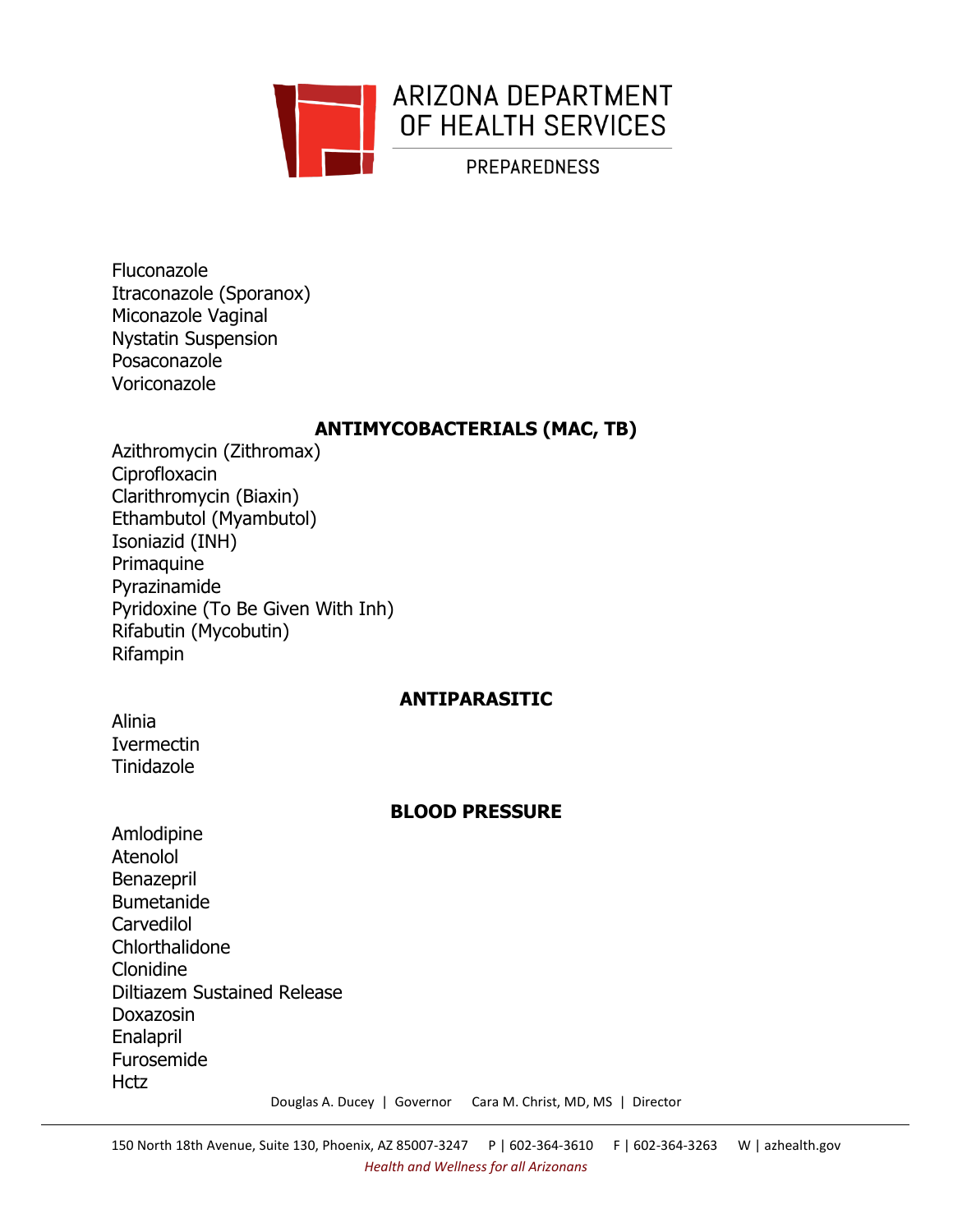

Hctz/Triamterene Hydralazine Lisinopril Losartan **Metoprolol** Midodrine Propranolol **Spironolactone** 

# **CARDIAC**

Isosorbide Ranexa

# **CYTOMEGALOVIRUS PROPHYLAXIS AND TREATMENT**

Valganciclovir (Valcyte)

# **ELECTROLYTES/NUTRITION**

Calcium acetate Calcium carbonate Calcium carbonate/Vitamin D Calcium citrate Calcium citrate/Vitamin D Ferrous Sulfate Folic Acid L-Methylfolate (7.5 and/or 15mg capsules only) Magnesium Oxide Multivitamin with 1 mg Folate/Pre-Natal Vitamins Potassium Chloride

# **GASTROINTESTINAL**

Bisacodyl\* Bismuth Subsalicylate **Cimetidine** Dicyclomine Docusate\* Famotidine Go-Lytely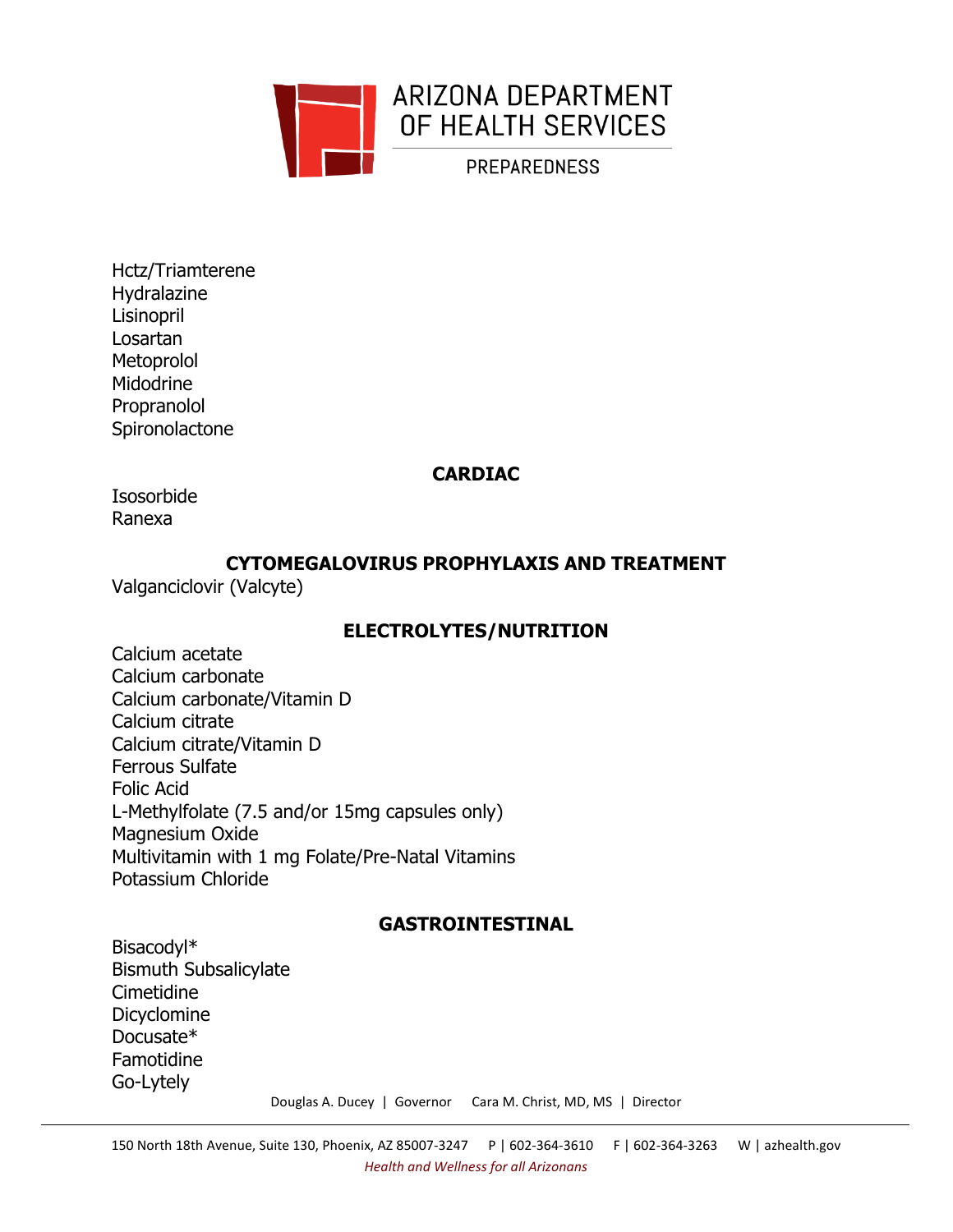

Lactulose Lansoprazole Miralax Nu-Lytely Omeprazole Opium Tincture Pancrelipase Capsules (any manufacture) Pantoprazole Pylera Sodium Bicarbonate

### **HEMATOLOGIC**

**Brilinta** Clopidogrel Enoxaparin **Eliquis** Pradaxa Warfarin Xarelto

### **HEPATITIS B TREATMENT**

Entecavir (Baraclude) Tenofovir Alafenamide (Vemlidy)

### **HEPATITIS C TREATMENT**

Epclusa\*\*\*\*\* Harvoni\*\*\*\*\* Mavyret\*\*\*\*\* Sovaldi\*\*\*\*\* Ribavirin\*\* Zepatier\*\*\*\*\*

# **HEPATITIS C TREATMENT ADVERSE SIDE EFFECTS, NEUTROPENIA, AND ANEMIA**

Epoetin Alfa (Procrit) Filgrastim (Neupogen)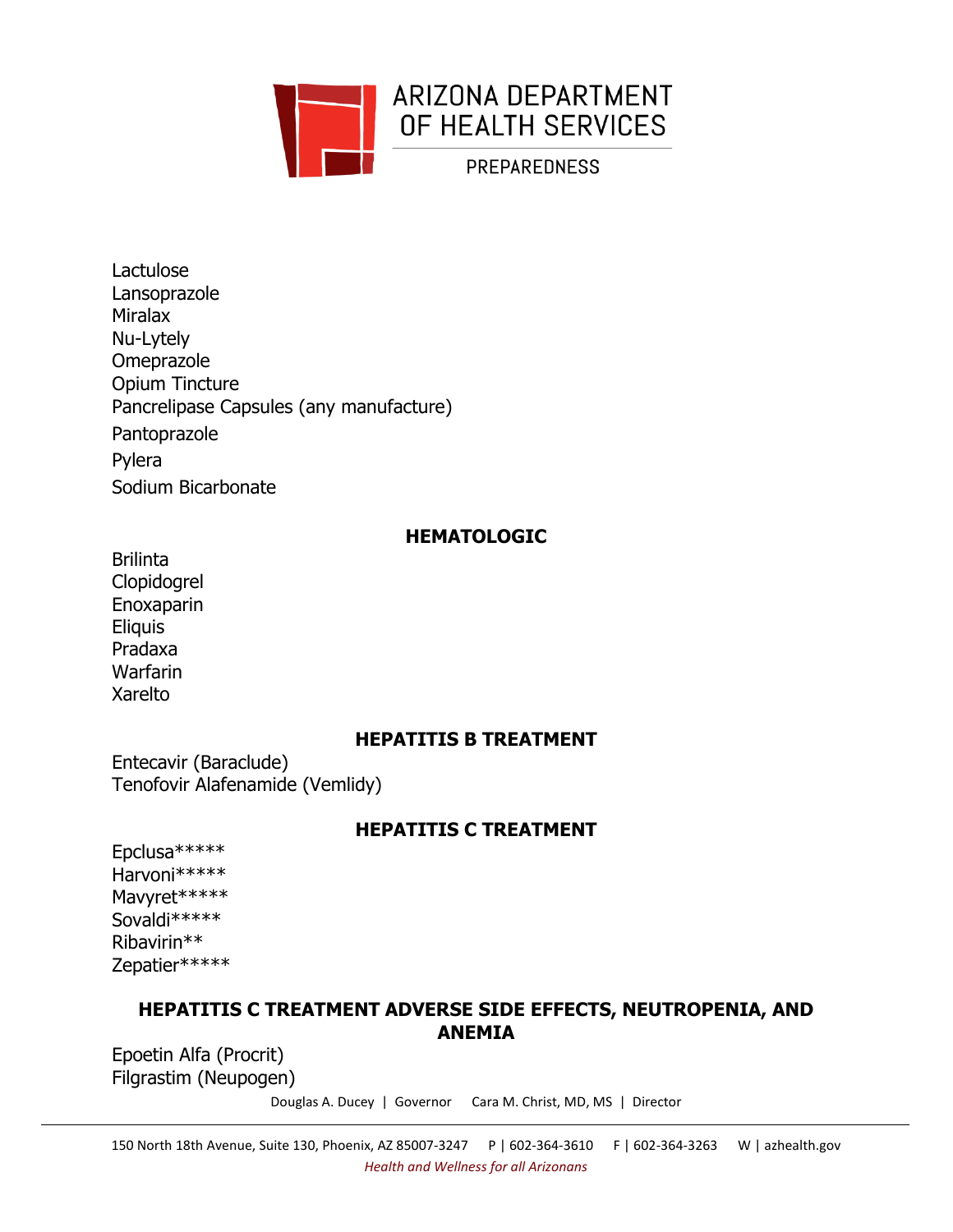

# **HERPES PROPHYLAXIS AND TREATMENT**

Acyclovir

# **HORMONAL/METABOLIC AGENTS**

Anastrozole Androderm Bicalutamide Contraceptives (Oral-only) Endometrin Estradiol tablets Estradiol Cypionate Injectable Estradiol Valerate Injectable Estrogen Conjugated (Premarin) Evista **Insulins** Levothyroxine (Levoxyl or Synthroid) Liothyronine Medroxyprogesterone Megestrol (Megace) ES Methylprednisolone Niacin Sustained Release (Niaspan or Equivalent) Prednisone Prometrium Testosterone (Androgel Pump) Testosterone Cypionate Testosterone Enanthate Testosterone Gel (Androgel) Testosterone Gel (Testim)

# **HUMAN PAPILLOMAVIRUS**

Imiquimod Cream (Aldara) Podofilox Solution (Condylox)

# **INFLUENZA ANTIVIRALS**

Oseltamivir Phosphate (Tamiflu)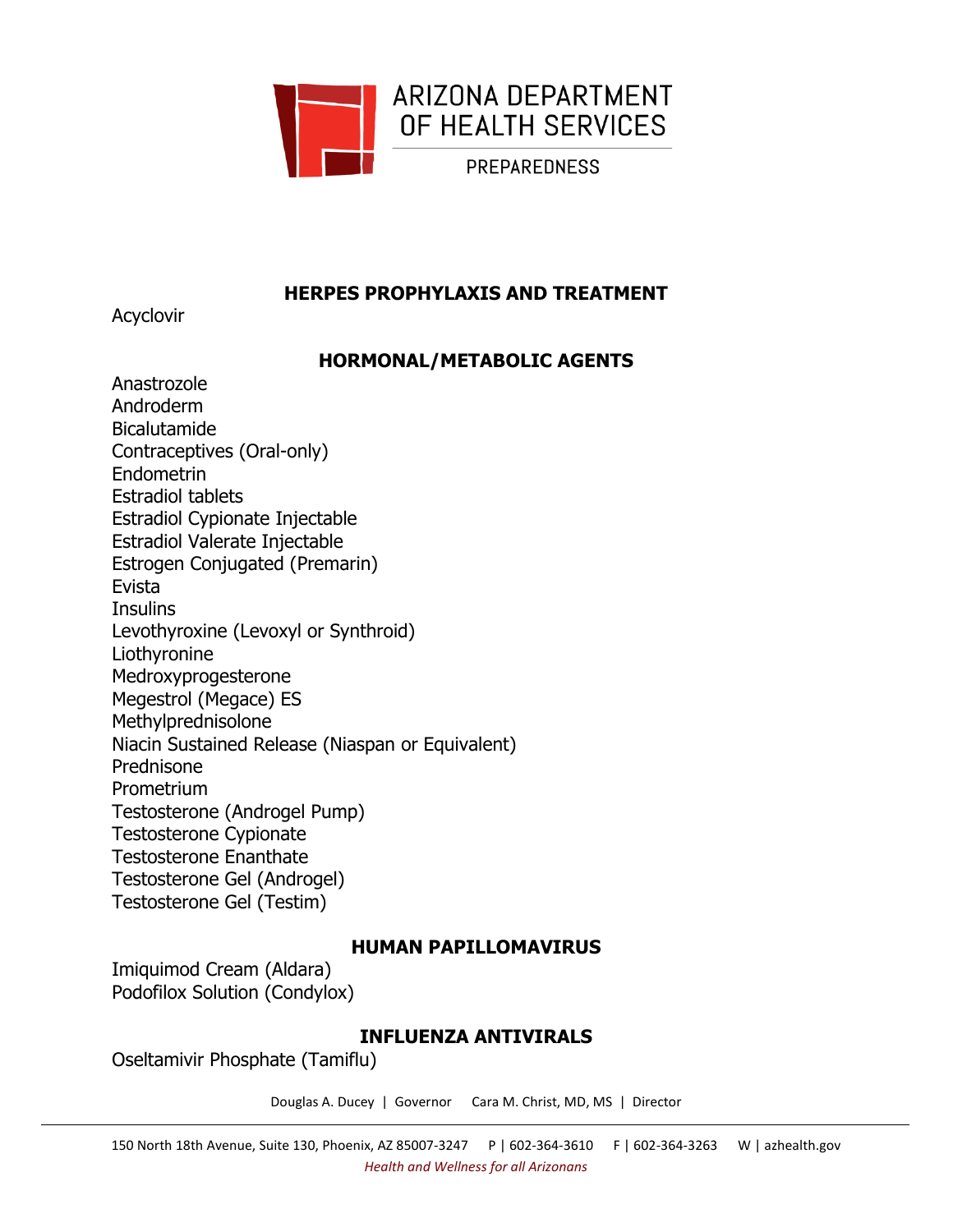

### **METABOLIC SYNDROME AGENTS**

Actos Atorvastatin (Lipitor) Ezetimibe Fenofibrate Gemfibrozil Glipizide Glyburide **Jardiance** Metformin Omega-3 Acid Ethyl Esters Pitavastatin Pravastatin (Pravachol) Rosuvastatin (Crestor) Saxenda Sitagliptin (Januvia) **Trulicity** Victoza

# **MUSCLE RELAXANTS**

Cyclobenzaprine

### **OPHTHALMIC**

Durezol Lantanoprost Prednisolone 1% Ophthalmic Solution Timolol Opth. Solution

### **OTHER**

Douglas A. Ducey | Governor Cara M. Christ, MD, MS | Director 1.1% Sodium Fluoride Toothpaste 1.1% Sodium Fluoride Gel Alcohol Wipes\* Alendronate (Fosamax) Allopurinol Free Style Libre Blood Glucose Monitoring System/Supplies\* **Meclizine** Nipro Diagnostic Brand Blood Glucose Monitoring System/Supplies\*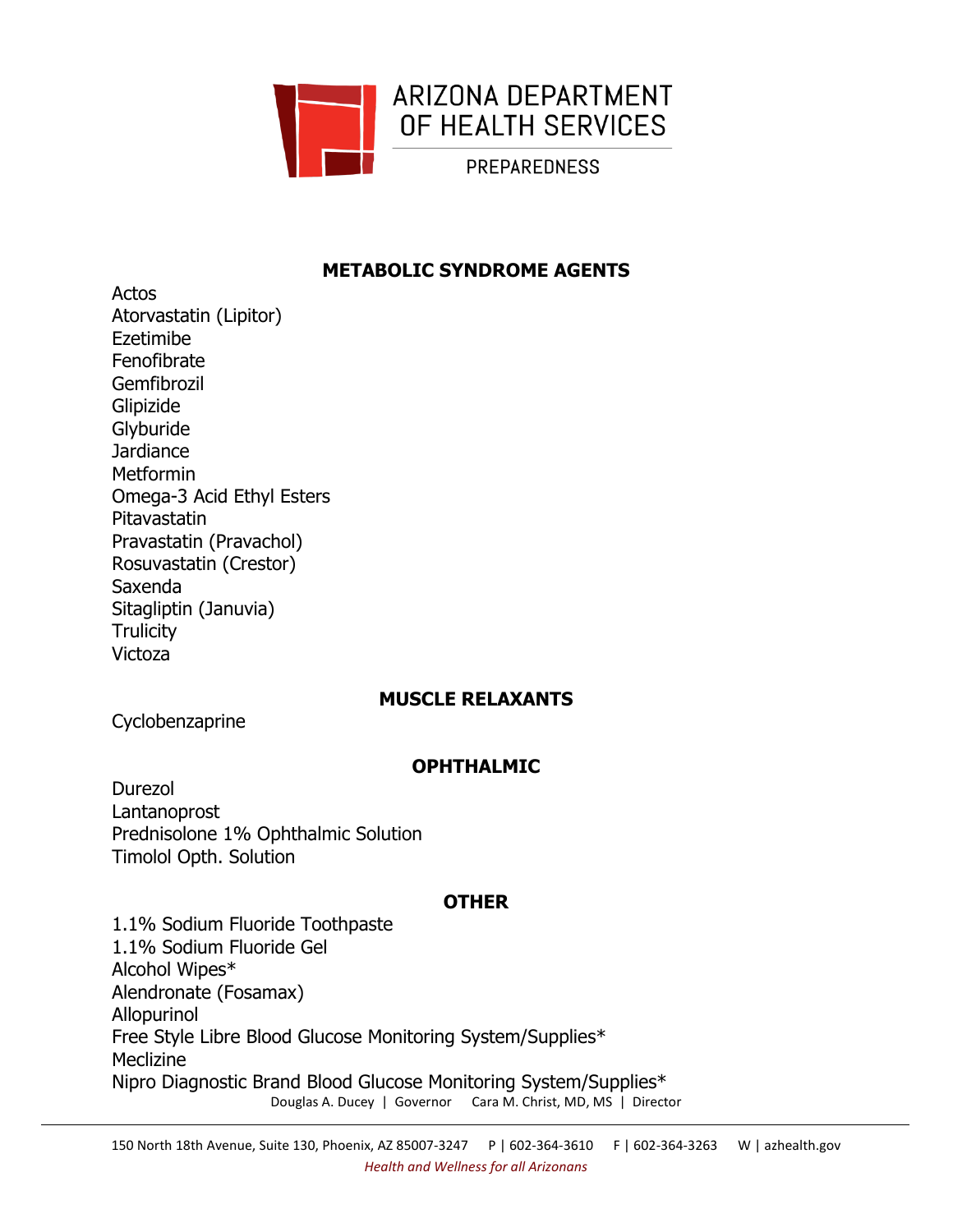

Naloxone (Nasal Spray Only – No Injectable) **Nitrostat** Needles\*\*\*\* Prolia Syringes\*\*\*\*

### **PERIPHERAL NEUROPATHY**

Carbamazepine Desipramine Gabapentin (Neurontin) Nortriptyline Pregabalin (Lyrica)

# **PNEUMOCYSTIS/TOXOPLASMOSIS PROPHYLAXIS AND TREATMENT**

Atovaquone (Mepron) Clindamycin Dapsone Leucovorin Pentamidine Isethionate (Nebupent) Pyrimethamine (Daraprim) Sulfadiazine Sulfamethoxazole/Trimethoprim (SMZ/TMP) **Trimethoprim** 

# **PSYCHOTROPICS/NEUROLOGIC**

ADDICTION Naltrexone (Tablets only)

ANTIANXIETY/HYPNOTICS Buspirone Diazepam Doxepin (All strengths) Lorazepam Silenor Temazepam Zolpidem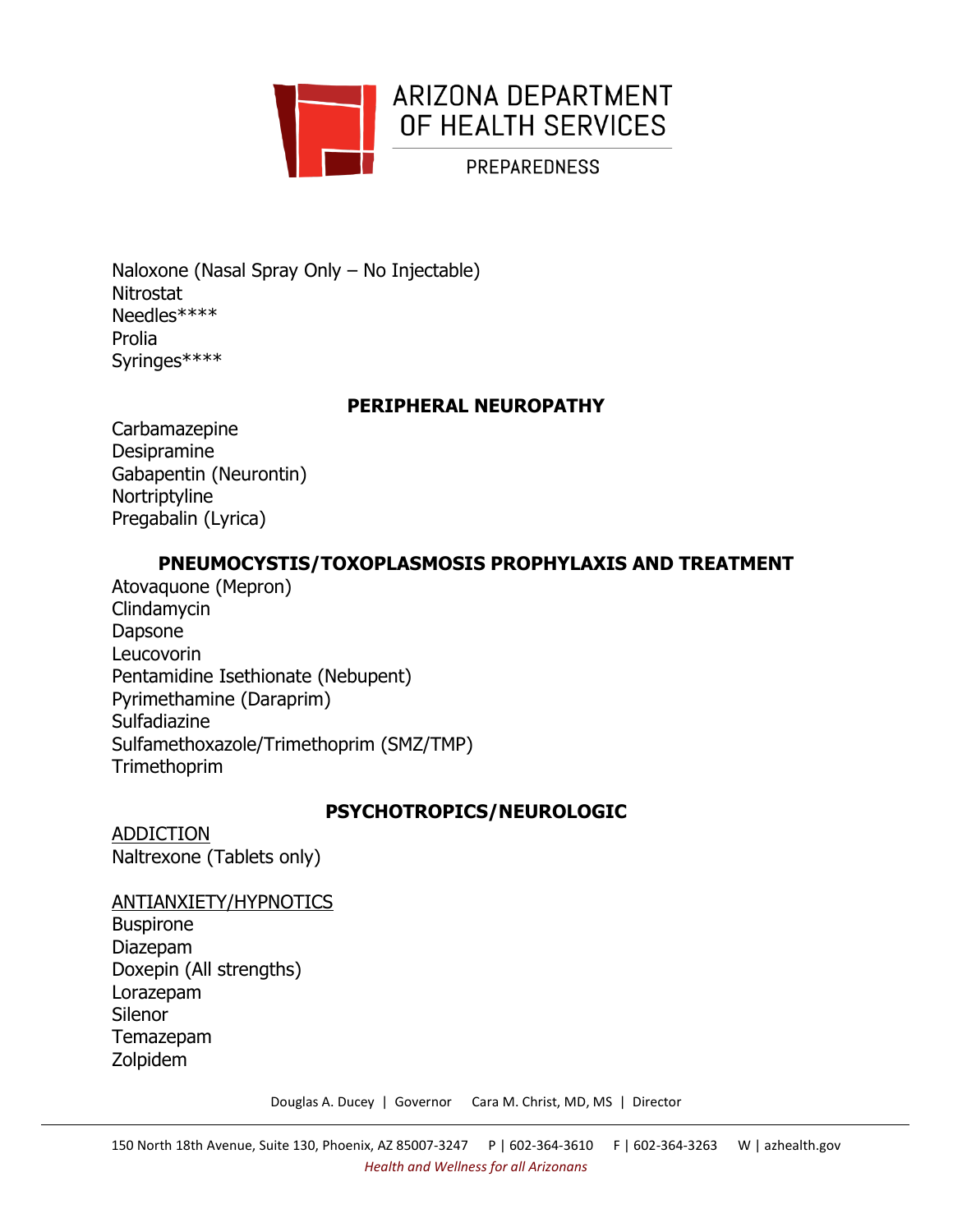

### ANTICONVULSANTS Clonazepam Divalproex (Valproic Acid) Lamictal Levetiracetam (Keppra) Phenytoin

### ANTIDEPRESSANTS

Amitriptyline Bupropion Sr (Wellbutrin) Citalopram (Celexa) Desipramine Duloxetine (Cymbalta) Escitalopram (Lexapro) Fluoxetine **Mirtazapine** Nortriptyline Paroxetine Sertraline (Zoloft) **Strattera** Trazodone Venlafaxine (Effexor) Viibryd

### **ANTIPSYCHOTICS**

Aripiprazole Chlorpromazine Geodon Haldol Latuda Loxapine Olanzapine Quetiapine (Seroquel) Risperidone **Saphris**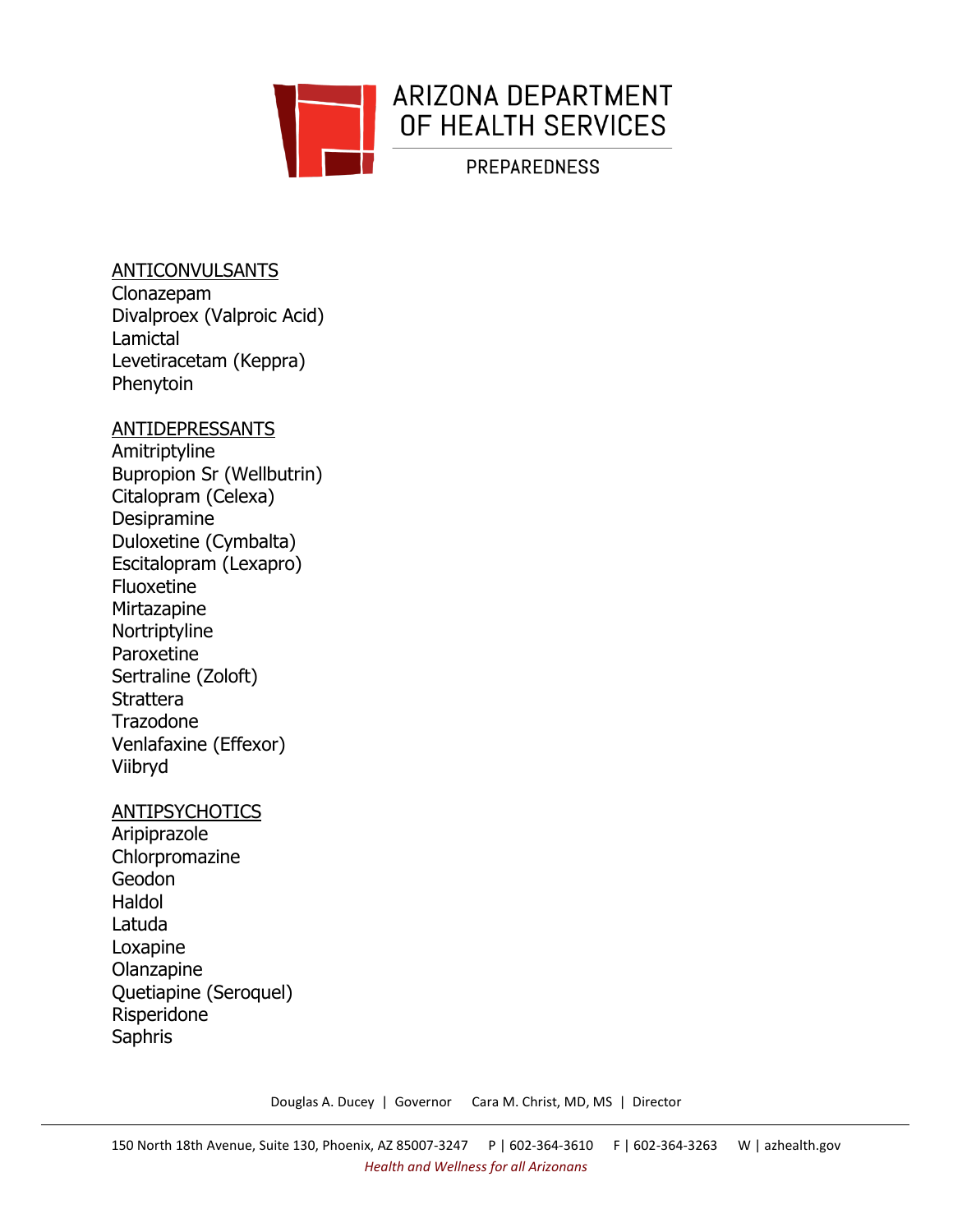

MOOD STABILIZERS Lithium Carbonate

# **OTHER**

Prazosin Sumatriptan Tablets **STIMULANTS** Adderall Methylphenidate Vyvanse

### **PULMONARY**

Advair Inhaler Albuterol Metered-Dose Inhaler (MDI) Beclomethasone (QVAR) Ipratropium HFA **Montelukast** Spiriva **Symbicort** 

# **SMOKING CESSATION**

Chantix

# **TOPICALS**

5% Efudex Cream (may prescribe with/without separate Rx for the DoseRite Rectal Applicator) 5% Lidocaine Ointment Chlorhexidine Mouthwash Fluocinonide Cream/Ointment Hydrocortisone Cream/Ointment Ketoconazole Cream, Shampoo Mupirocin Ointment Permethrin Cream Selenium Sulfide Silvadene Cream Triamcinolone Cream/Ointment